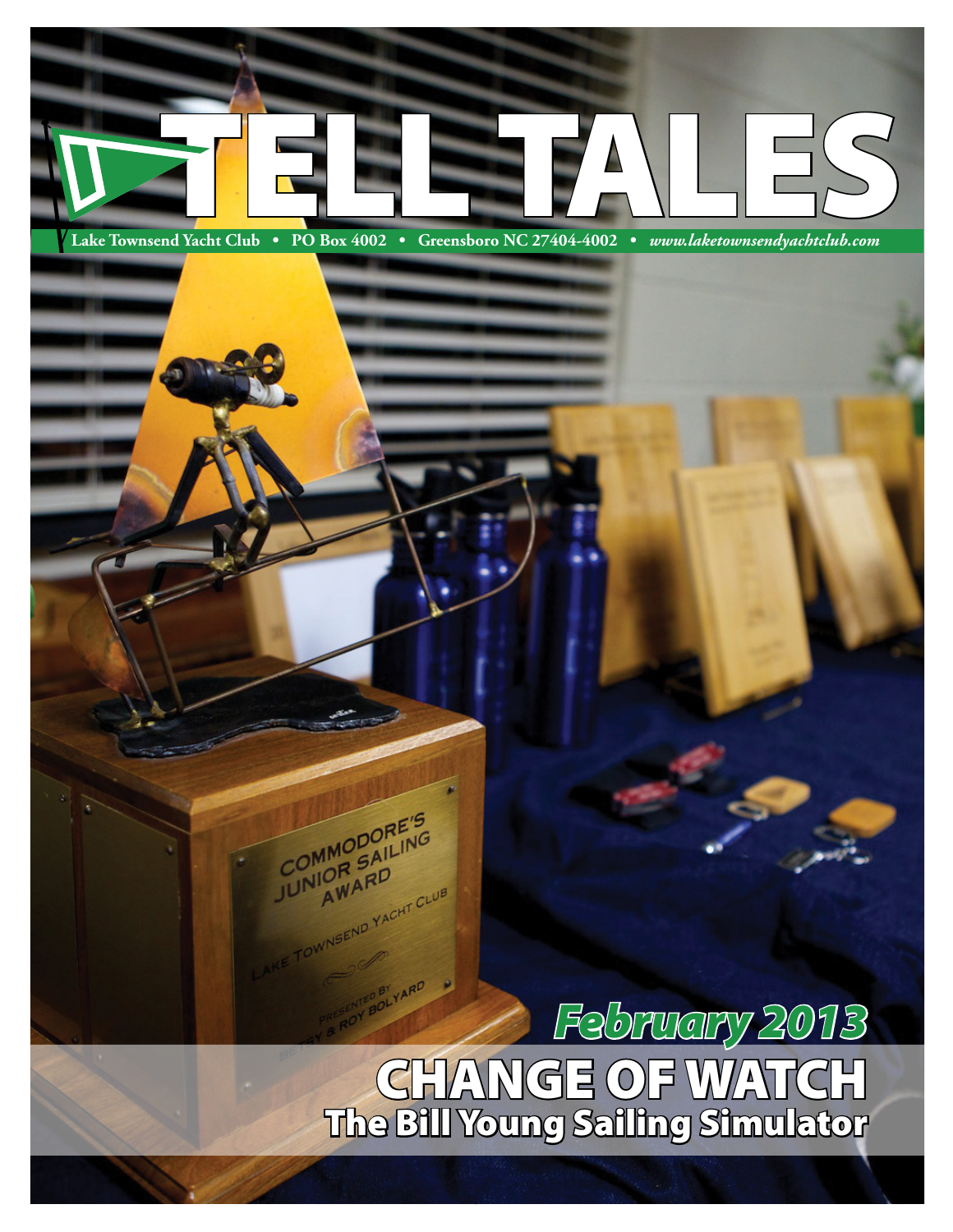# The Feather

Our Change of Watch was a huge success. We celebrated the success of the past year. Many awards were given to the racing champions as well as recognitions of appreciation to members who have volunteered their energy and time to the club. We recognized the new board members, officially beginning a new year for LTYC. For me personally, I enjoyed most the socializing with my fellow sailors, the members of this community we create.

The weather for the January Frostbite regatta was like the late Autumn. Temperatures were in the 60's, the trees leafless, and the wind non-existent. Even so we had 44 participants sailing 19 boats (including the first ever Isotope participation in a Townsend winter race). See the race report (page 7) for more details.

Jan 26 we awoke to icy streets after a winter storm passed through. Nonetheless, 13 brave souls made their way to the lake to learn about the changes to the RRS for 2013-2016. Thanks to Eric Rasmussen for making the drive and sharing his expertise. If you weren't there, watch out! Those that were now have secret knowledge!

In February we have the Frostbite Regatta on the 9th and a work day on the 23rd we will be holding a Race Management Seminar. This is a great opportunity to learn about helping out on the Race Committee. Whether you are thinking about being a PRO for a weekend or just helping out, join us at the classroom at the lake.

I look forward to seeing y'all On The Townsend,

*Alan Taylor, LTYC Commodore*

### Instructors Needed This Summer

Junior sailing classes - contact David Craft Adult classes - contact Susan Cole or sign up online

**Your support makes our sailing education program successful**

### Lake Townsend Conditions (2/7/12)

Water Temperature - 51 degrees fahrenheit Lake Level - Down 9 inches *http://www.greensboro-nc.gov/index.aspx?page=1319*

# Lake Townsend's Schedule\*

November to February: 8 am to 5 pm (closed Thursdays)

March and October: 7 am to 7 pm

April and August: 7 am to 8 pm

May to July: 7 am to 8:30 pm

September: 7 am to 7:30 pm

\*Lake Townsend is always closed on Wednesdays and is open at 8 am on Sundays year round. All city lakes will maintain normal operating hours during all holidays with the exception of Thanksgiving Day, Christmas Eve, Christmas Day and New Year's Day; the lakes will be closed on those days.

*http://www.greensboro-nc.gov/index.aspx?page=1319*

| <b>UPCOMING EVENTS</b>                                                                                        |                     |                    |                                    |  |  |
|---------------------------------------------------------------------------------------------------------------|---------------------|--------------------|------------------------------------|--|--|
| <b>Board Meeting</b>                                                                                          | February 7          | 5:45 p.m.          | <b>Greensboro Christian Church</b> |  |  |
| <b>Frostbite Race Series</b>                                                                                  | February 9          | 11 a.m.            | <b>Lake Townsend</b>               |  |  |
| • Social menu includes chicken vegetable soup, desserts, and brownies - sign up at the scratch sheet online • |                     |                    |                                    |  |  |
| <b>Race Management Seminar</b>                                                                                | <b>February 23</b>  | $11$ a.m.          | Lake Townsend                      |  |  |
| <b>Board Meeting</b>                                                                                          | March 7             | 5:45 p.m.          | <b>Greensboro Christian Church</b> |  |  |
| <b>Frostbite Race Series</b>                                                                                  | March 9             | 11 a.m.            | <b>Lake Townsend</b>               |  |  |
| Cruise                                                                                                        | <b>March 15-17</b>  | <b>Details TBA</b> | <b>Belews Lake</b>                 |  |  |
| <b>Workday/Instructor Training</b>                                                                            | March 23            | <b>Details TBA</b> | Lake Townsend                      |  |  |
| <b>CPR Course</b>                                                                                             | March 30            | <b>Details TBA</b> | \$55, sign up on the scratch sheet |  |  |
| <b>Workday/Powerboat Training</b>                                                                             | April 27            | <b>Details TBA</b> | <b>Lake Townsend</b>               |  |  |
| <b>Mayor's Cup</b>                                                                                            | June 2 & 3          | <b>Details TBA</b> | <b>Lake Townsend</b>               |  |  |
| Let's Go Sailing                                                                                              | June 22             | 11 a.m. - 3 p.m.   | <b>Lake Townsend</b>               |  |  |
| Halloween on the Townsend 2                                                                                   | October 25, 26 & 27 | <b>Details TBA</b> | <b>Lake Townsend</b>               |  |  |
| Full Calendar is posted on the website, both a one page version and a month by month.                         |                     |                    |                                    |  |  |

#### Board meetings: first Thursday each month, 5:30 pm at Greensboro Christian Church, 3232 Yanceyville Street, Greensboro, NC 27405

*ON THE COVER: Change of Watch 2013 (see page 5). Photos by Tony Collins • sn1lloc@gmail.com • 336-512-4346*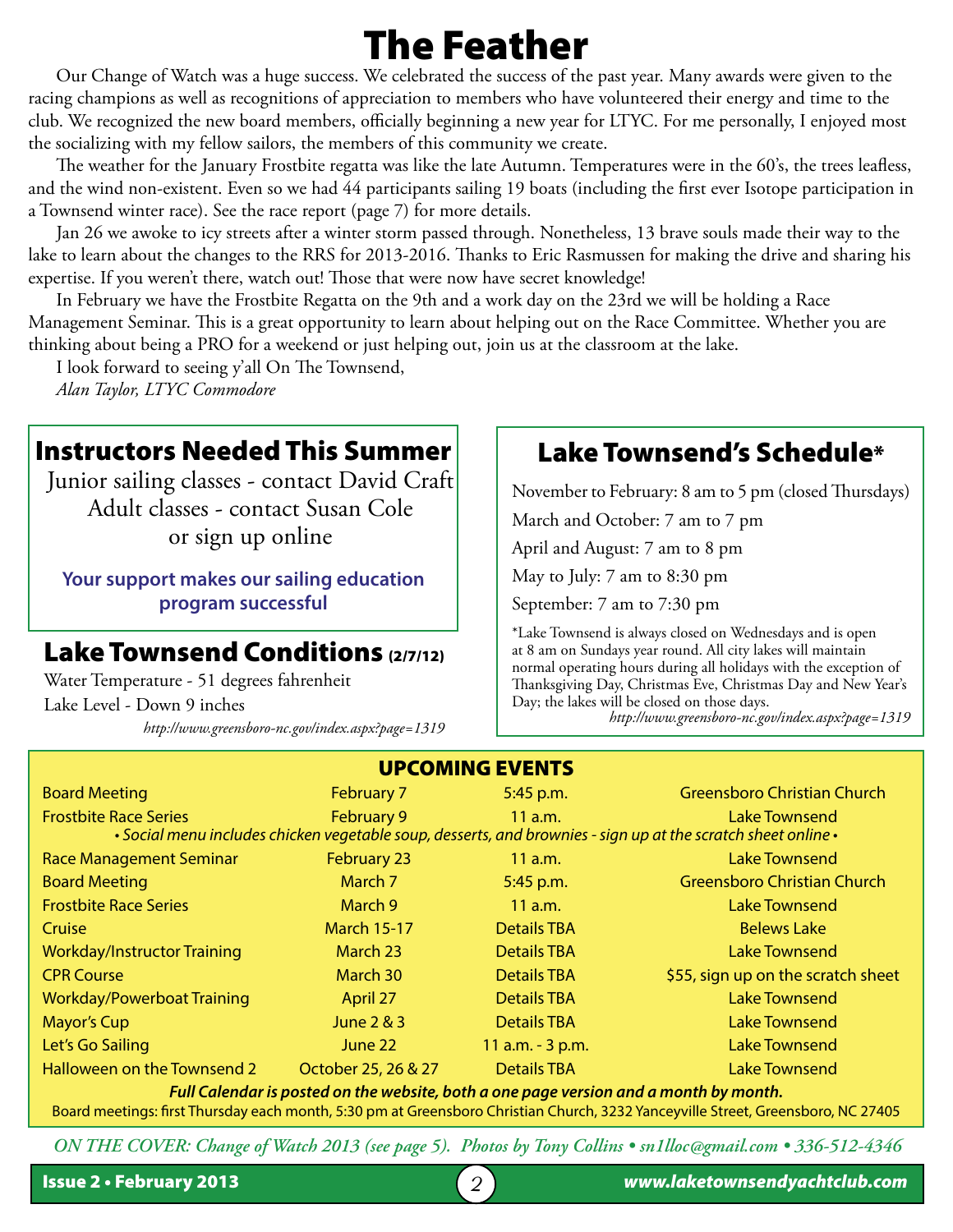#### I THE LINE **By Chris Maginnis, LTYC CRO**

As a California teenager, I had many opportunities to sail on my friends' Hobies when I wasn't chasing waves on a surfboard. Later in life, Centavo, a 32' Islander built in 1963, became my project in 1985. After rebuilding the boat from stem to stern, my family sailed her for six years and over 5,000 NM along the beautiful Southern California coast line. The experience of rebuilding a boat, and that type of cruising, along with classes from the Coast Guard and US Power Squadron, taught my family a lot

about boating, piloting. As time passed, we took for granted there would always be a steady wind from a constant heading.

In 1991, life changed. I moved to Mt. Airy, NC. No more sailboat; no more coastal sailing. Years passed; the kids grew up and left home; career changes happened. In 2009, it was my time to return to sailing. Looking for any outlet, I stumbled on the Lake Townsend

Yacht Club (LTYC). At first, I took the club's June sailing courses. My course was taught by George Bageant and Steve Raper. I inhaled the course material and convinced myself that my sailing knowledge was not totally lost. But, it was the first race on the lake crewing with Fred and Barbara Lupton, that I realized my sailing skill was minimal. (When I put my arm through Fred's main sail at the dock, I am sure Barb and Fred were similarly convinced.)

Sailing on a lake, with often light and variable winds, is



a whole different game than coastal cruising. And racing, well that is a game indeed. I decided it was going to be necessary to learn the rules of the game.

Sailing on a number of boats as crew really is a superb benefit of LTYC membership. (Thanks to all of you for the opportunity.) But to learn the rules of racing, and some of the strategies, I put in a lot of hours on race committee. Adam Zahand, Joleen and Eric Rasmussen, Uwe Heine, Alan Taylor, and many others patiently tutored me and

other race committee members. In March 2010, I also attended the US Sailing Race Management Seminar, after a solid month of pouring over the ISAF Racing Rules of Sailing, and passed the exam. Over the next couple of years, I served the club on Race Committee, six times as Race Officer in training. The club submitted my application to be a certified Club Race Officer (CRO), and this month, US Sailing's Area

Race Officer approved the application.

I look forward to serving as one of the club's CRO. It is nerve wracking, challenging, and a lot of work. And it is worth every minute of it. We have superb volunteers, and the racing is usually exciting and picturesque. You just have to love your time on the water. Stand by for more of my articles in the newsletters which will cover my experiences when we meet again "On the Line."

#### Racing even ... just not finishing. **By Joleen Rasmussen**

18 boats, 44 participants showed up this morning

in great anticipation, with a wonderful breakfast spread awaiting them. Lots of rigging and launching activity. Upcoming events were touted at the competitors meeting. RC started right on time with a W1. A bit of door closing took place at the committee boat. Boats headed to the right side for the course to where there was more wind ... Alas - we later learned that was the remnants of the wind for the day. The second half of the weather leg was very quiet as everyone focused on getting to the mark without being passed. Fortunately, RC set short legs. 20 minutes had the lead boats heading back down to the leeward mark. By the time the lead boats got to the leeward marks, the

sailors were starting to get a bit slap happy. 2/3rds up the the final leg to finish, our 60 minute rule kicked in, and up went AP-H. Everyone was pleased. Tows were offered and mostly accepted.

The shore side Chicken Pasta meal (garlic toast/salad/ brownies/lemon squares/cupcakes) was wonderful, with plenty for seconds for everyone who wanted seconds.

2013 Race Committee sign-up was posted next to the beverage chest. I learned I got better results if I sat next to the chest and asked as they got a beverage "When do you want to do RC?"

Personally, I very much enjoyed being out on the water on such a beautiful day with my sailing buddies.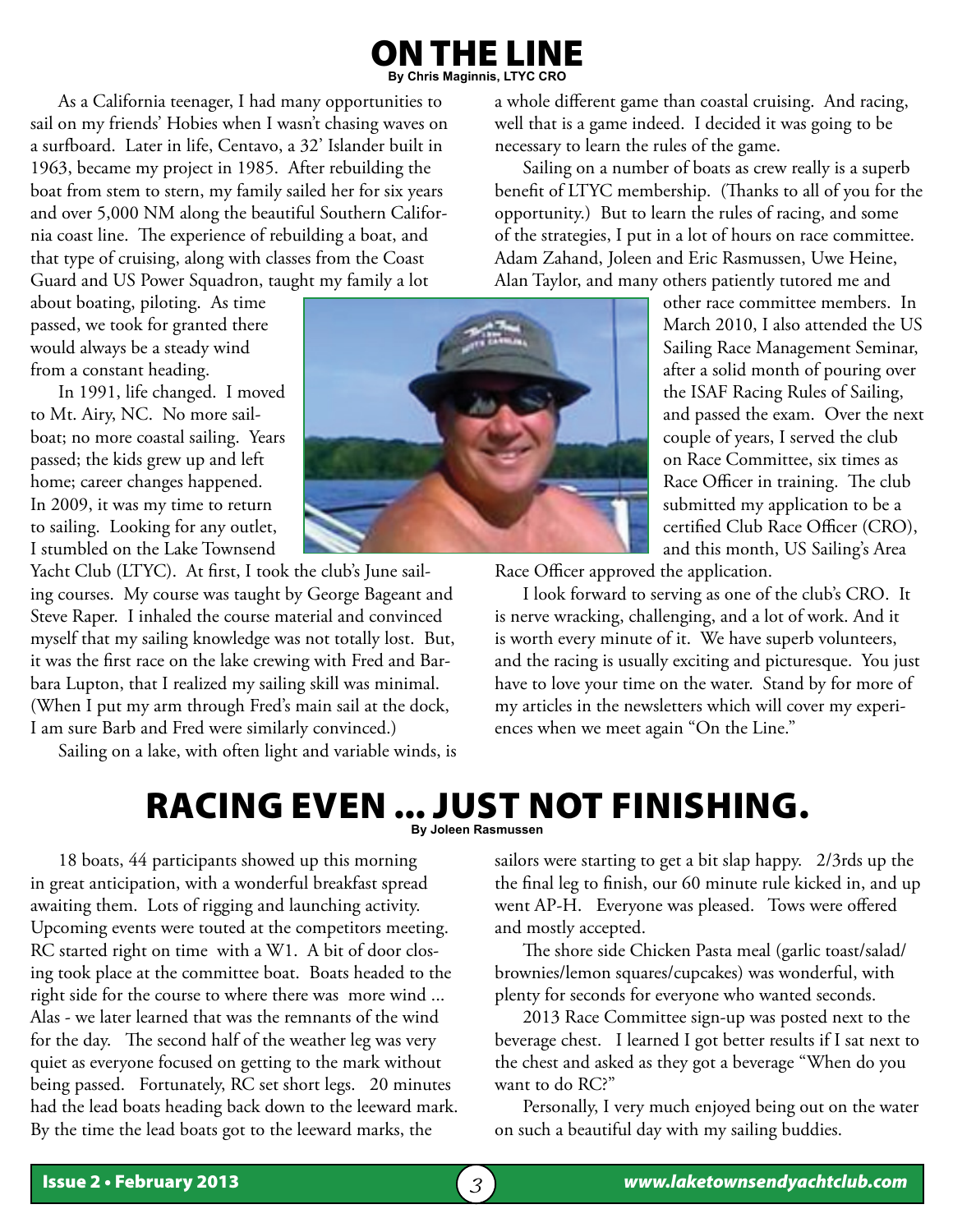### **How To Use Portsmouth Numbers**

Prior To Leaving Shore:

Decide which handicapping method to use: Wind Handicap Numbers (HC) – recommended Basic Portsmouth Number (D-PN), or D-PN or HC modified for allowances

For HC, you must have available a reliable method of determining the wind strength according to the Beaufort Scale (Table I). The table gives visual clues that do not require a wind meter; however, one is recommended.

Decide if you need the optional Modification Factors

Table VI allows adjustments to an individual boat's handicap number for non-standard sails, non-standard configurations, etc.

Decide and post each boat's handicap rating before racing begins.

For Best Results and Fair Handicapping:

Group boats into fleets by handicaps, if desired. Look for clusters of boats with similar D-PNs.

Consider imposing time limits. Rapidly changing weather conditions during a race can upset the handicapping system. Courses for handicap races should include fairly equal amounts of beating, reaching and running. Courses can be combinations of triangular, modified Gold Cup, Olympic, and windward-leeward. RCs should take advantage of water available and set appropriate windward legs to get a course reasonable in length.

Equipment Needed

Device to measure wind, either a hand held wind indicator or one mounted on RC boat Recording forms, pencils, ratings, computer or hand calculator At least one stop watch

On The Water

1) Record starting and finishing times for each boat in handicap and level rating fleets; plus the first boat to finish in onedesign fleets, and for each windsurfer.

2) Record wind velocities at the start, during and finish of each race. Some RCs may record more frequently in fluctuating winds. RC determines average wind velocity.

#### Calculation

Determine elapsed times for each boat in the handicap fleets and for first boat to finish in one-design or level racing fleets. If wind handicaps are being used, select column of handicaps.

Calculate corrected times (CT) from elapsed times (ET) and handicaps (HC) using the formula:

 $CT = (ET \times 100)/HC$ Where CT = corrected time ET = elapsed time HC = D-PN or wind handicap number MF = modification factor Score race based on shortest corrected time = 1st, etc.

> Source: *http://offshore.ussailing.org/Portsmouth\_Yardstick/How\_To\_Use\_Portsmouth\_Numbers.htm* Thanks to Joleen Rasmussen for sharing the article!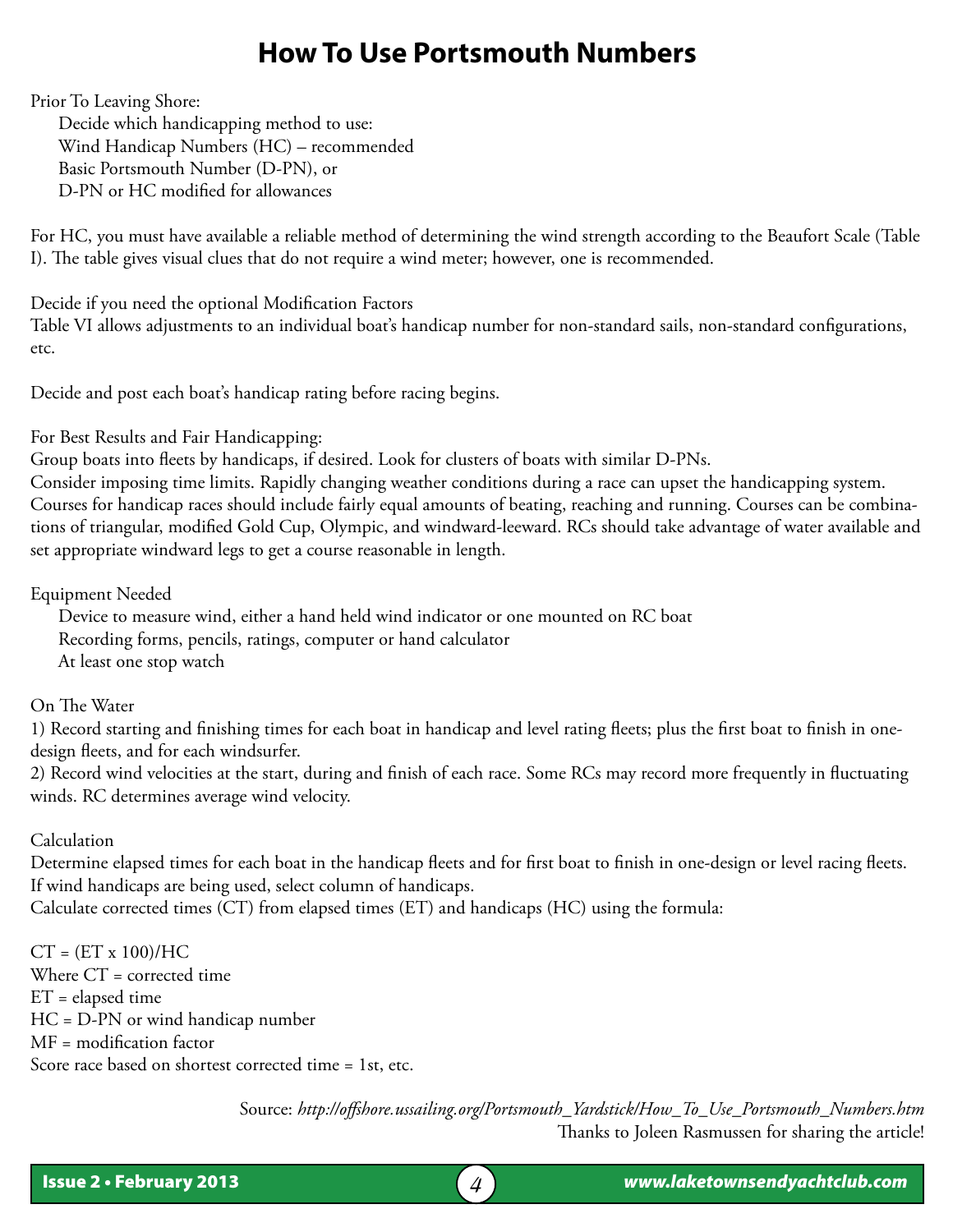# **Change of Watch Banquet Notes**

Change of Watch banquet started at 7:00.

Alan Taylor spoke about our growing membership and how we had 35 new members in 2012, and the sailing classes have become so popular that we have waiting lists, especially for junior lessons

**Member Recognition** – Joleen Rasmussen took time to recognize key groups of our membership including: Past Commodores Past Board Member Recognition 2013 Board Member Introduction Sailing Instructors Recognition – Presented bottle openers Sailing Class Support - Presented hats Junior Sailors Recognition – Presented USB drives Race Committee Recognition – Joleen Rasmussen

**2012 Club Racing Awards** – Alan Taylor, Uwe Heine **Frostbite Series - Open Monohull** 5th Place - Starling Gunn (FS 1104) 4th Place - Uwe Heine (FS 3801) 3rd Place - Bob Hoffman (FS 2680) 2nd Place -John Hemphill (FS 4043) 1st Place - Wendell Gundlach (FS 4416)

#### **Summer Series Open Multihull**

2nd Place - Stephen Bass (Isotope 002) note: Stephen was also second place Junior skipper

1st Place - Phil Leonard (Hobie 1687457)

#### **Open Monohull**

5th Place - Luke Hayes (Laser Radial 200622) note: Luke was also first place junior skipper

4th Place - Ann Marie Harris (Wayfarer 276) note: Ann Marie was also first place female skipper









3rd Place - ken Warren (Lightning 10386) 2nd Place - Phil Andrews (Laser 185542) 1st Place - Jim Heffernan (Wayfarer 2458)

#### **Flying Scot Fleet**

Kristie Stanton (4310) - first place female skipper 5th Place - David Duff (1939) 4th Place - Steve Morris (3500) 3rd Place - John Hemphill (4043) 2nd Place - Uwe Heine (3801) 1st Place - Tom Bews (2680)

#### **Commodore Service Awards**

Hudson Barker - Sailing Class Support Bob Bass - Race Committee Support Sharon Bass - Social Support Bill Byrd - Equipment Support David Craft - Sailing Class Support Michael Crouch - Let's Go Sailing Organization Starling Gunn - Equipment Support Mark Hayes - Race Committee Support Steve Raper - Sailong Class Support Jim Schwartz - HOT Regatta Chair David Young - Overall Support Tom Bews - Crewmaniac Bill Young - Junior Sailing Class Support

 In closing remarks Alan talked about the growing Isotope fleet, and the introduction of the Lightning fleet to Lake Townsend Yacht Club. He also challenged the club to surpass 100 members for the year, and that the success of the club is dependent on all members volunteering for what interests them, especially instruction and race committee.

The Change of Watch banquet was adjourned at 8:30 on Sat., 19 January.

*Photos by Tony Collins • sn1lloc@gmail.com • 336-512-4346*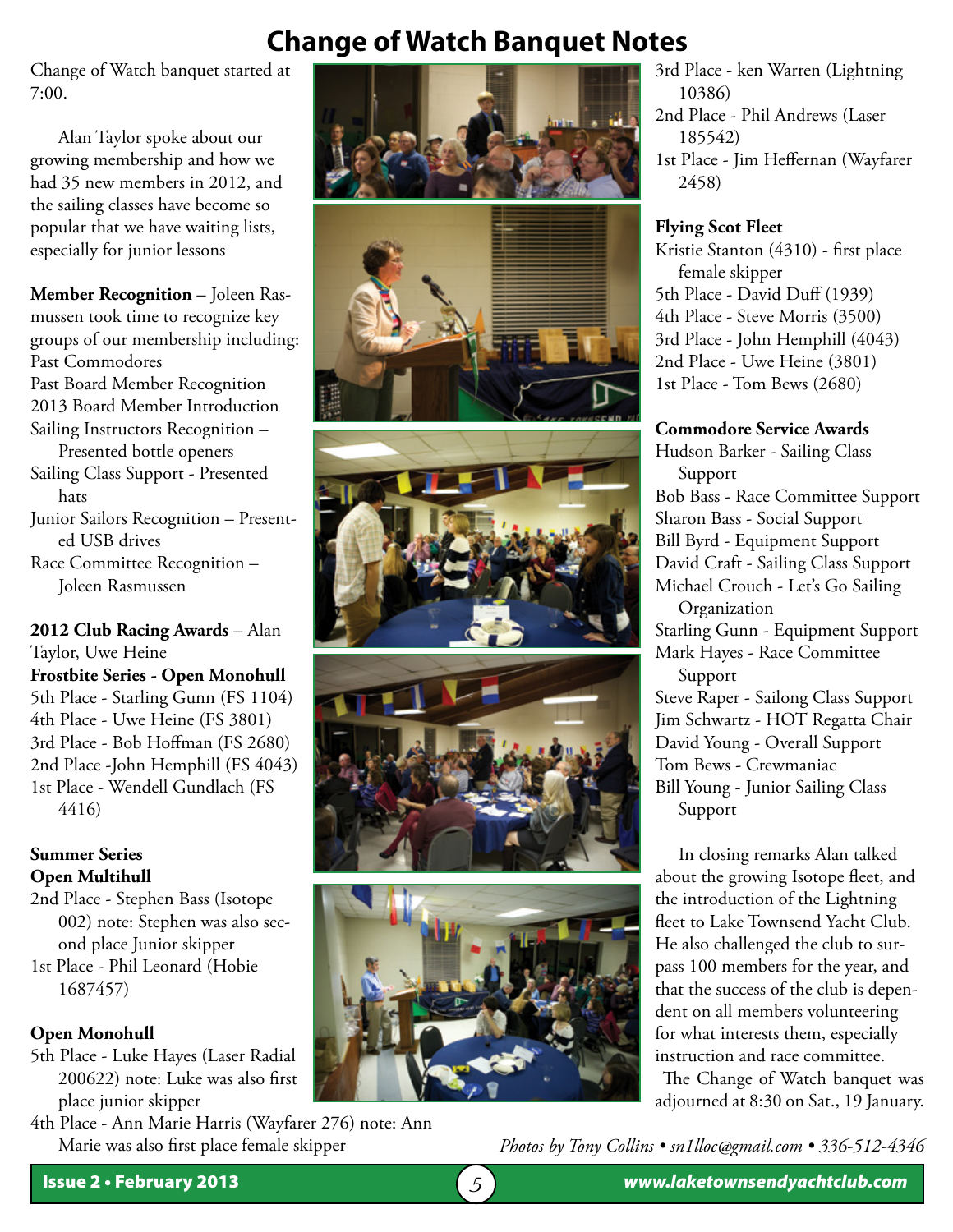# NOTICES

#### Lasers available for racing

 Uwe Heine has a couple of Lasers available, if someone would like to race them during an upcoming LTYC event. Give Uwe a call - with a few days' advance notice - 336 585-0951 heineu@bellsouth.net

#### Windmills available for racing

 Alan Taylor has a couple of Windmills available, if someone would like to race them during an upcoming LTYC event. Give Alan a call - with a few days' advance notice - 530 263-3009 alan@lakelevel.com

## VOLUNTEERS NEEDED

Four volunteers are requested to serve on the "3410 Committee" (the committee responsible for the maintenance and repairs of the club Flying Scot #3410 (see page 7). Tom Bews is now the committee chair for FS-3410

There will be 4 members, one for each of the following responsibilities: (A) Standing rigging and deck hardware; (B) Running rigging; (C) Deck, hull, rudder and centerboard; (D) trailer.

Rick Connelly will be available for training and or advice as needed. Please email Rick (crickconnelly@embarqmail. com) if you will serve on the committee and copy to Uwe (heineu@bellsouth.net).

### Lake Townsend Yacht Club Help Lines

**Commodore: Alan Taylor • (Vice Commodore) 530 263-3009 C •** alan@lakelevel.com **Races: Steve Morris • (Secretary) 336 601-1428 C •** samorris@triad.rr.com **Education: Susan Cole • (Rear Commodore) • 336 668-0527 •** sscole@triad.rr.com **Finance: Hudson Barker • (Treasurer) 336 644-1060 R •** hudsonbarker@att.net **Publicity/History: Jon Mitchell • 336 554-6044 •** jonm5214@hotmail.com **Equipment: Amanda Reppel • 315 558-3974 •** areppel81@yahoo.com **Cruising: Nancy Collins-Heine • 336 585-0951 R •** heineu@bellsouth.net **Membership: Joleen Rasmussen • 919 440-2802 •** joleenrasmussen@embarqmail.com **Social: Wanda Williams •** wkawilliams@juno.com **Webmaster: Steve Raper •** Steve.raper@greensboro-nc.gov **Junior Sailing: David Craft •** chsyhkr@gmail.com **Mayor's Cup Regatta: Uwe Heine• 336 585-0951 R •** heineu@bellsouth.net **Fleet Captain: Bob Hoffman • 336 831-6271 C •** bobh9447@aol.com **Newsletter/Directory: Michael V. Crouch • 336 275-3475 R •** mcrouch@guilford.edu

### What's a Scratch Sheet?

 $\overline{a}$ 

A few years back, big regattas started posting scratch sheets on the internet to drum up interest and promote participation. As there is typically no cost to signing up, Scratch Sheets give a good indication of who is thinking about going to an event. It helps the organizers plan and prepare for the event. Last year, LTYC set up a Scratch Sheet in Google documents for its events. It was a good move. If you expect to be at some of our upcoming events, take a few moments to step through the different Scratch Sheets and let us know to expect you. Don' worry about last minute change of plans, Scratch Sheets are only an indication of your intentions. If you need crew, want to crew, would like to help with the social, or have some other creative idea, just list it in the Scratch Sheet. The Scratch Sheet is available from the home page or the LTYC Website.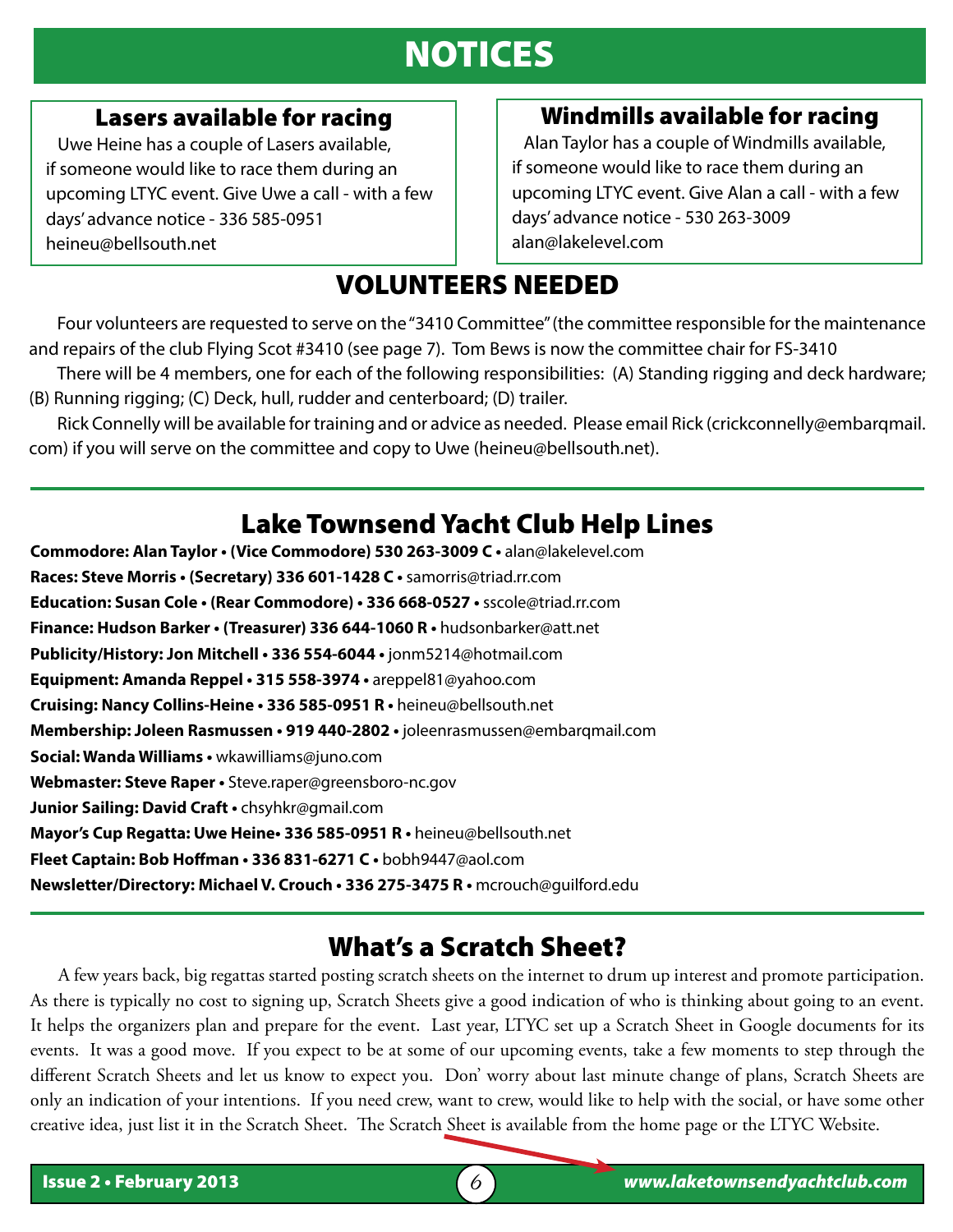# Bill Young Unveils a New Sailing Simulator

 As seen in this grainy spy footage, secretly procured from the January LTYC Board meeting, Bill Young demonstrated a new sailing simulator he created (with a little help from a 'friend with tools'). The simulator was designed to help sailing students think about what to do when the wind is approaching from different angles. The 'deck' swivels around a pivot point on casters, allowing the boom and rudder to be adjusted as the sailor moves from side to side. Nice work, Bill!





# Race Committee Report

January 12 promised to be a perfect day for winter sailing. Temperatures were in the low 60's and the forecast was for 5-8 mph winds from the west. Nineteen boats launched and sailed out to the starting line, smiles on faces all around.

Thirty seconds before the start the wind veered hard right, causing a crowd around the Signal boat. The wind also started going light. The fleet was still closely bunched

and positions changing frequently as they rounded the weather mark. Halfway downwind a light rain shower moved in, bringing the promise of wind. Alas, it was not to be. What little wind came left just a quickly. The Race Committed abandoned the racing at the One Hour time limit and proceeded to tow everyone in.

The day ended with good food and sailing stories at the pavilion.

# **Be a Fan on Facebook**

LTYC has a Facebook page. If you want to keep up with what is happening at LTYC, what other club members think or LTYC Trivia, become a Fan. Help promote our club in the region.

**Lake Townsend Yacht Clu** 

**School Plane Str**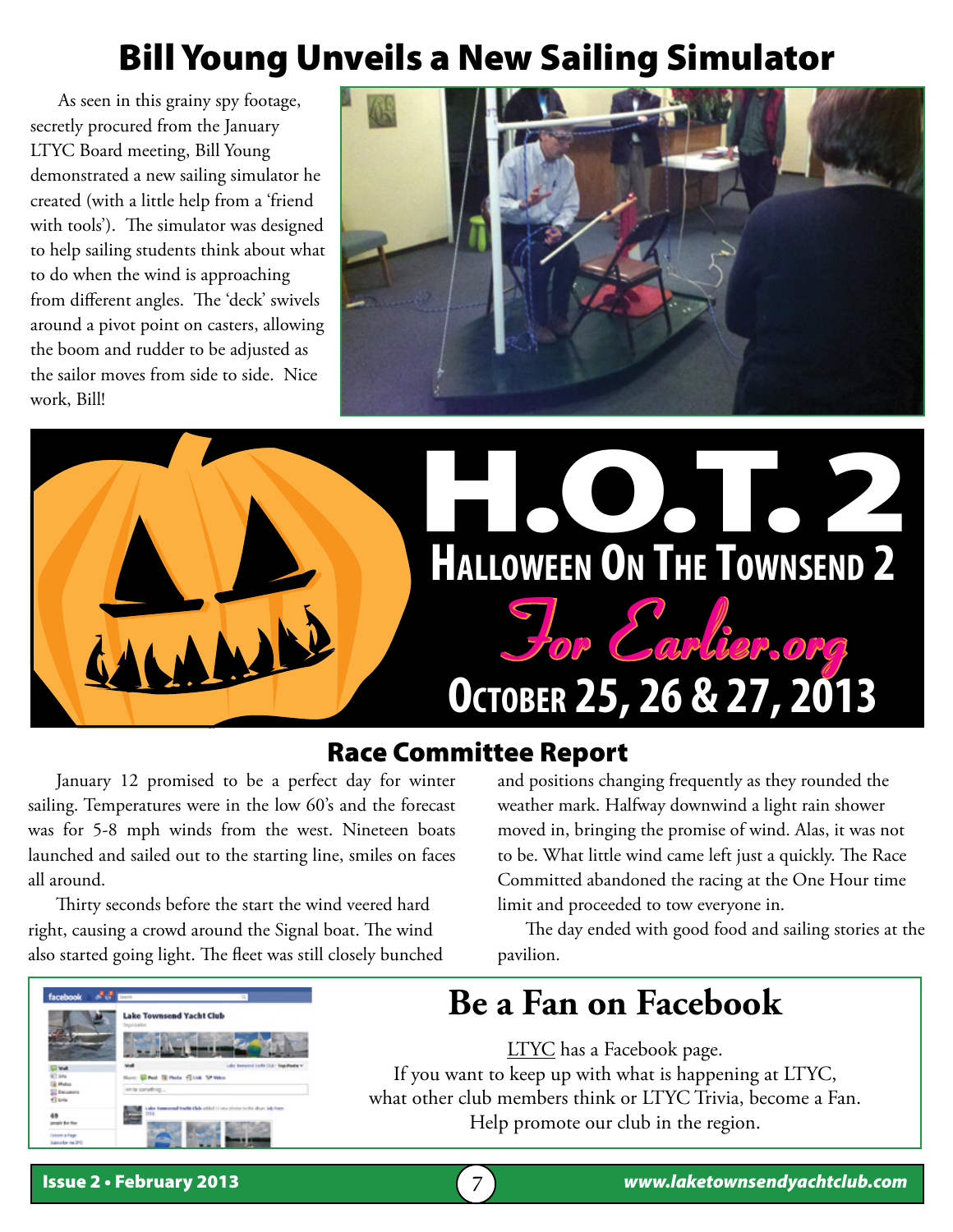#### **Call People. Go Sailing** *\*\*\*\* REACH OUT AND CALL SOMEONE \*\*\*\**

In an effort to involve more sailors in the Club's Sailing Events and Racing Programs, this "Available to Crew" list is published in each newsletter. If you have a boat and would like to participate in the Summer or Frostbite Race Series, call one of these folks for your crew. Alternatively, if you need a cruising partner on your boat or would like to team with someone on one of the city sailboats for a day sail or a race, contact someone on this list. If you are interested in crewing and would like to add your name to the list, please let Joleen know. Joleen has the best intentions of calling each new member if she doesn't hear from them to encourage them to sign up on the Crew or Race Committee List. (See the Help Lines located in this newsletter).

|                        | <b>Available To Crew</b>  |                            |
|------------------------|---------------------------|----------------------------|
| <b>Name</b>            | <b>Phone</b>              | E-mail                     |
| Jeanne Allamby         |                           | jallamby@yahoo.com         |
| <b>Bill Byrd</b>       | 336-635-1926              |                            |
| Lacy Joyce             | 336-413-7929              | lacyjoyce@gmail.com        |
| Jonathan Kreider       | 336-829-6196              | jon@robbinskreider.com     |
| Chris Maginnis         | 336-793-5313              | cmaginnis@triad.rr.com     |
| Dawn-Michelle Oliver   |                           | oliverd@rockinghamcc.edu   |
| Jon Mitchell           |                           | jonm5214@hotmail.com       |
| George Shen            | 336-451-2646              | stock_78750@yahoo.com      |
| <b>Martin Sinozich</b> | 336-455-9445              | msinozich@vennpartners.com |
| Keith Smoot            | 336 996-6734              | Gwaihir23@Embargmail.com   |
| <b>Robert Riley</b>    |                           | rriley@wakehealth.edu      |
| <b>Bill Young</b>      | 336-292-3102/336-707-0295 | woyoung@triad.rr.com       |

Also, check the participation scratch sheet on the web



All members are encouraged to update their CPR and First Aid training. We have a CPR session scheduled for March 30. Cost is \$55 per person. Time and location TBA - Space is limited, sign up on hte scratch sheet NOW!

**Have ideas, articles,photos or contributions for inclusion in the newsletter? Send them to** *newsletter@laketownsendyachtclub.com.*

# NEXT ISSUE: *Sailing the Great Lakes & Canada February Racing CPR Class Details*